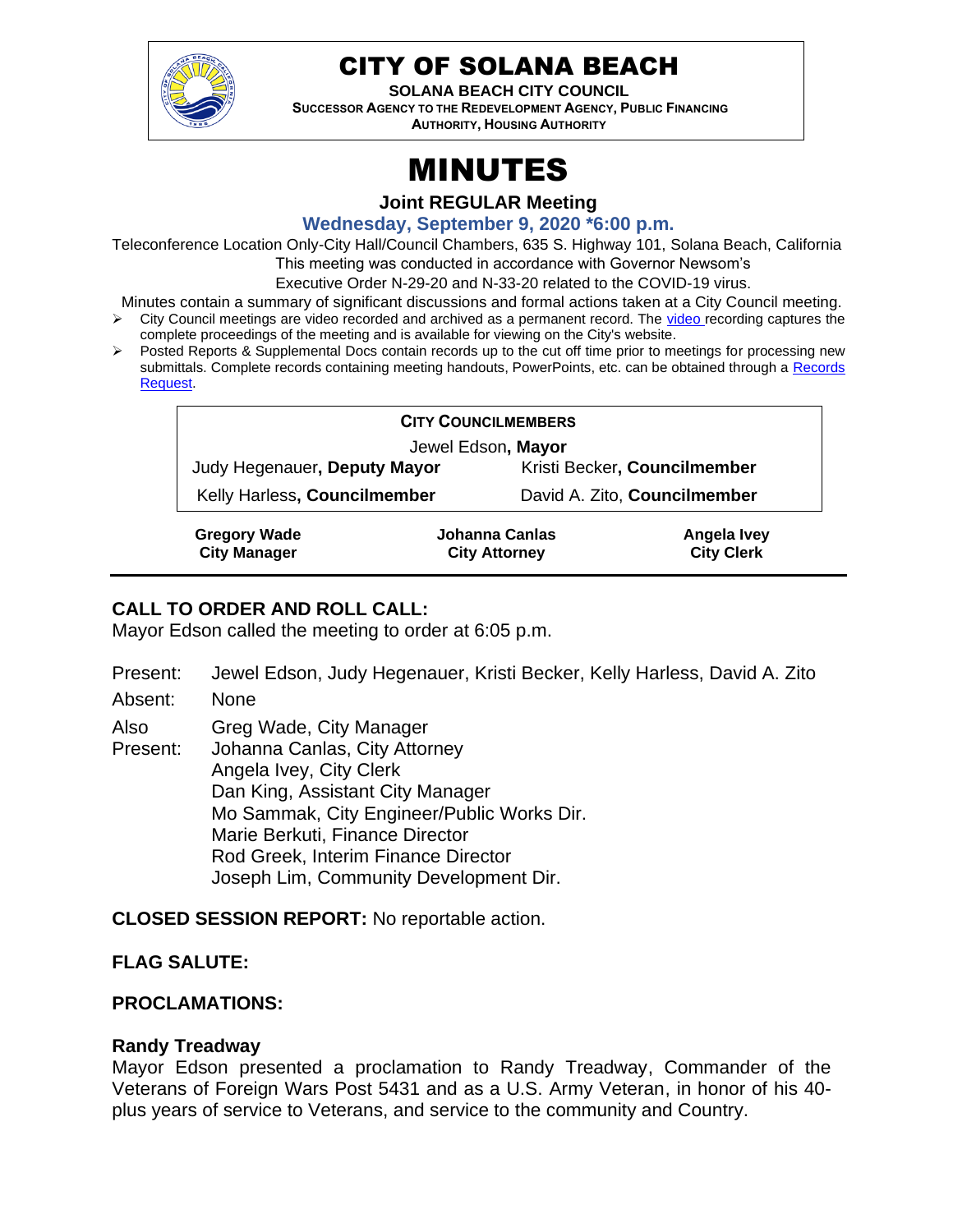#### **Teacher Recognition**

Deputy Mayor Hegenauer presented a proclamation to Debra Shade in honor of Solana Beach Teachers for their tireless commitment, talent and creativity to educate and inspire students during unprecedented and extraordinary circumstances.

#### **APPROVAL OF AGENDA:**

**Motion:** Moved by Mayor Edson and second by Deputy Mayor Hegenauer to approve the agenda with moving item C.3., Climate Action Commission Appointment, prior to item C.1., Lomas Santa Fe Corridor Improvements. **Approved 5/0:** Ayes: Edson, Hegenauer, Becker, Harless, and Zito. Noes: None. Motion carried unanimously.

#### **ORAL COMMUNICATIONS:**

Terri-Ann Skelly spoke in opposition to Measure S, which allows commercial marijuana retailers, due to risks to youth, and requested that Council take a strong stand against it.

Speakers regarding Council Resolution 2020-116, adopted June 8, 2020, in support and solidarity with black residents and communities of color:

Shawn McClondon proposed a Sister City project for partnerships between affluent areas and marginalized regions to build relationships in concert with the Resolution.

Susana Arnold, Solana Beach for Equality, inquired about actions taken in support of the Resolution.

Paris Lovely spoke about addressing racism.

Lisa Montes discussed diversity and proposed a law enforcement task force.

Rachel McHale asked about Council's plans to achieve equality and the creation of a task force.

Tina Zuker questioned the direction the City would be taking to implement the Resolution.

April Mosebrook supported comments of previous speakers, urging action and accountability.

Jennifer Ball suggested that City Council use inclusive language so as not to devalue dark skin and to form a taskforce.

Alice Kres stated action was critical to live the stated values and that a task force was needed.

Kristen O'Hagan spoke in support of prior speakers.

Susan McQueeney spoke about the lack of diversity and taking more action.

#### **COUNCIL COMMUNITY ANNOUNCEMENTS / COMMENTARY:**

Solana Beach City Council Regular Meeting Minutes September 9, 2020 Page 2 of 8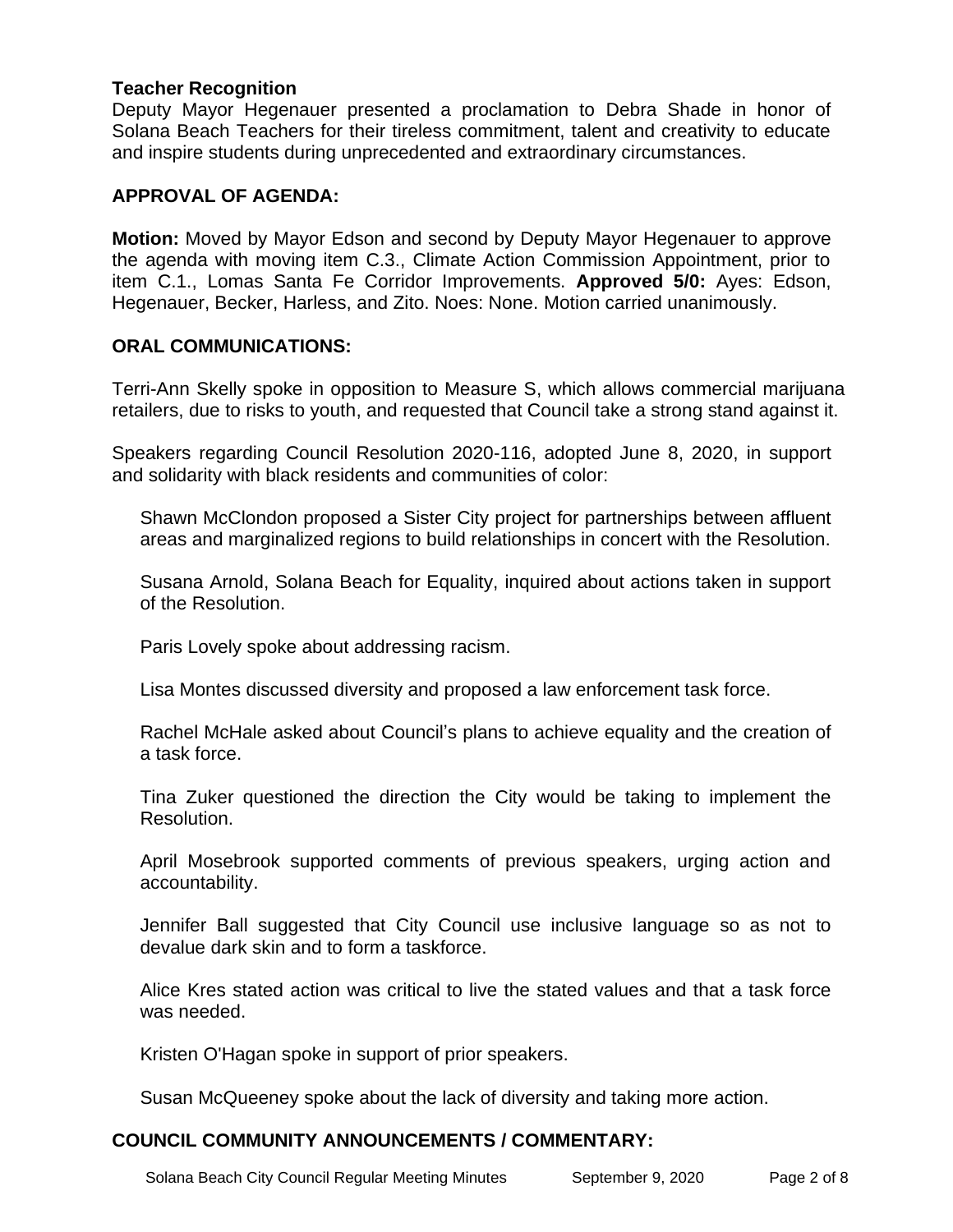Council reported community announcements and events.

### **A. CONSENT CALENDAR:** (Action Items) (A.1. - A.6.)

#### **A.1. Minutes of the City Council.**

Recommendation: That the City Council

1. Approve the Minutes of the following City Council meetings May 13, May 27, June 10 and June 24, 2020.

Approved Minutes [http://www.ci.solana-beach.ca.us/index.asp?SEC=F0F1200D-21C6-4A88-8AE1-](http://www.ci.solana-beach.ca.us/index.asp?SEC=F0F1200D-21C6-4A88-8AE1-0BC07C1A81A7&Type=B_BASIC) [0BC07C1A81A7&Type=B\\_BASIC](http://www.ci.solana-beach.ca.us/index.asp?SEC=F0F1200D-21C6-4A88-8AE1-0BC07C1A81A7&Type=B_BASIC)

**Motion:** Moved by Councilmember Harless and second by Councilmember Becker to approve. **Approved 5/0:** Ayes: Edson, Hegenauer, Becker, Harless, and Zito. Noes: None. Motion carried unanimously.

#### **A.2. Register of Demands.** (File 0300-30)

Recommendation: That the City Council

1. Ratify the list of demands for August 8, 2020 – August 21, 2020.

[Item A.2. Report \(click here\)](https://solanabeach.govoffice3.com/vertical/Sites/%7B840804C2-F869-4904-9AE3-720581350CE7%7D/uploads/Item_A.2._Report_(click_here)_09-09-20-O.pdf)

**Motion:** Moved by Councilmember Harless and second by Councilmember Becker to approve. **Approved 5/0:** Ayes: Edson, Hegenauer, Becker, Harless, and Zito. Noes: None. Motion carried unanimously.

#### **A.3. General Fund Adopted Budget for Fiscal Year 2020-2021 Changes.** (File 0330- 30)

Recommendation: That the City Council

1. Receive the report listing changes made to the Fiscal Year 2020-2021 General Fund Adopted Budget.

[Item A.3. Report \(click here\)](https://solanabeach.govoffice3.com/vertical/Sites/%7B840804C2-F869-4904-9AE3-720581350CE7%7D/uploads/Item_A.3._Report_(click_here)_09-09-20-O.pdf)

**Motion:** Moved by Councilmember Harless and second by Councilmember Becker to approve. **Approved 5/0:** Ayes: Edson, Hegenauer, Becker, Harless, and Zito. Noes: None. Motion carried unanimously.

#### **A.4. League of California Cities' 2020 Annual Business Meeting Voting Delegates Designees.** (File 0140-10)

Recommendation: That the City Council

1. Appoint Councilmember Becker, primary voting delegate, Councilmember Harless, 1<sup>st</sup> alternate, and City Manager Gregory Wade, 2<sup>nd</sup> alternate, as the voting delegates for the 2020 Annual Business Meeting of the League of California Cities Annual Conference being held virtually, or provide alternative appointments.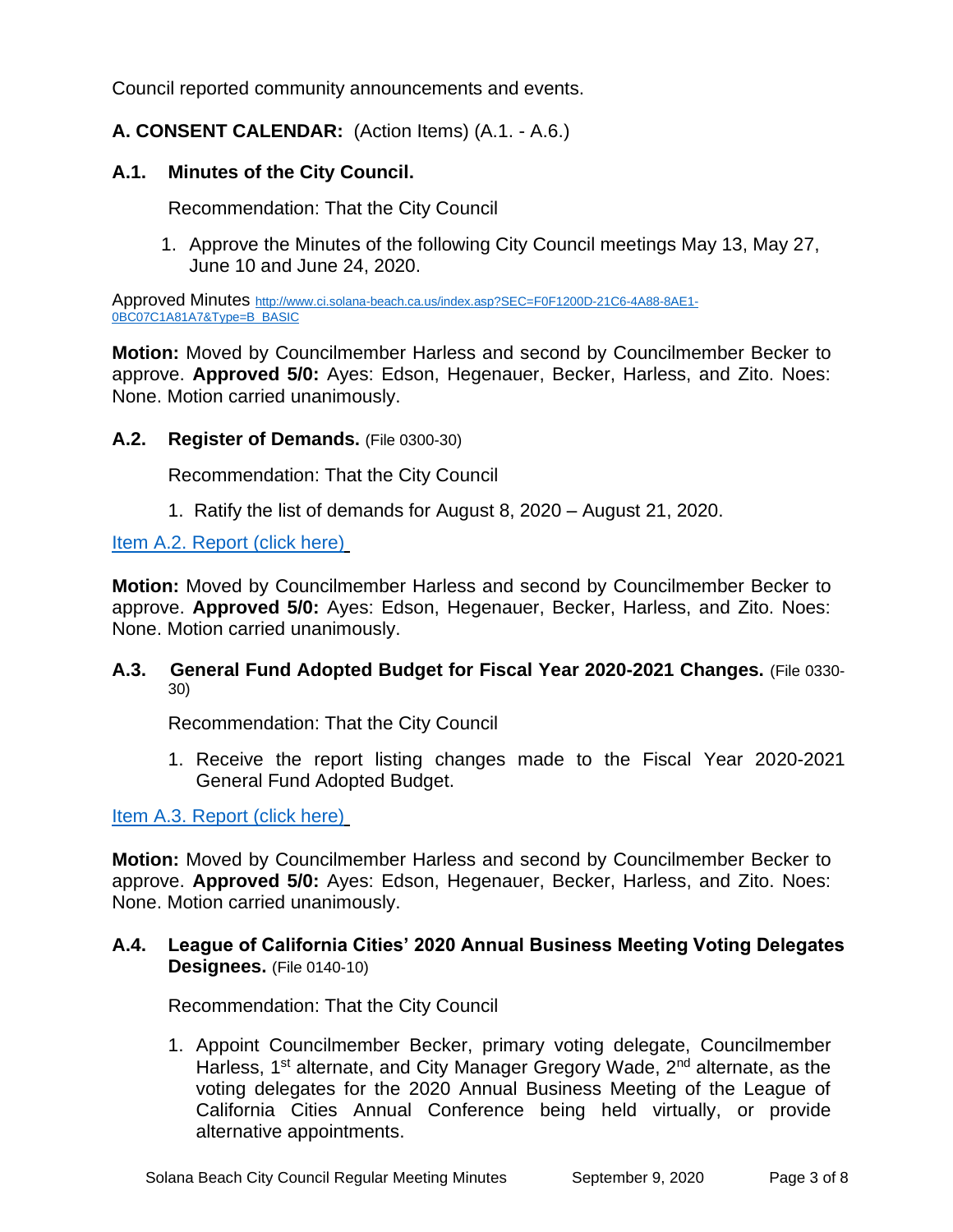2. Authorize the City Clerk to attest to the appointments and submit the Official Voting Form to the League of California Cities before September 30, 2020.

#### [Item A.4. Report \(click here\)](https://solanabeach.govoffice3.com/vertical/Sites/%7B840804C2-F869-4904-9AE3-720581350CE7%7D/uploads/Item_A.4._Report_(click_here)_09-09-20-O.pdf)

**Motion:** Moved by Councilmember Harless and second by Councilmember Becker to approve. **Approved 5/0:** Ayes: Edson, Hegenauer, Becker, Harless, and Zito. Noes: None. Motion carried unanimously.

#### **A.5. Recognized Obligation Payment Schedule (ROPS) for the Period January 1, 2021 to June 30, 2021 Amendment.** (File 0115-20)

Recommendation: That the Successor Agency

1. Adopt **Resolution SA-026** approving the SA Amendment to the ROPS for the period January 1, 2021 to June 30, 2021.

#### [Item A.5. Report](https://solanabeach.govoffice3.com/vertical/Sites/%7B840804C2-F869-4904-9AE3-720581350CE7%7D/uploads/Item_A.5._Report_(click_here)_09-09-20_-_O.pdf) (click here)

**Motion:** Moved by Councilmember Harless and second by Councilmember Becker to approve. **Approved 5/0:** Ayes: Edson, Hegenauer, Becker, Harless, and Zito. Noes: None. Motion carried unanimously.

#### **A.6. Crossing Guard Services.** (File 0860-35)

Recommendation: That the City Council

- 1. Consider adoption of **Resolution 2020-126:** 
	- a. Approving the Amended MOU with the Solana Beach School District for crossing guard services.
	- b. Approving the updated PSA with ACMS to provide crossing guard services for one year with the option to extend the agreement for up to four additional one-year terms.
	- c. Authorize the City Manager to execute the MOU and PSA pending approval of these items by the Solana Beach School District.

[Item A.6. Report \(click here\)](https://solanabeach.govoffice3.com/vertical/Sites/%7B840804C2-F869-4904-9AE3-720581350CE7%7D/uploads/Item_A.6._Report_(click_here)_09-09-20-O.pdf)

**Motion:** Moved by Councilmember Harless and second by Councilmember Becker to approve. **Approved 5/0:** Ayes: Edson, Hegenauer, Becker, Harless, and Zito. Noes: None. Motion carried unanimously.

Council recessed briefly at 7:05 p.m. to address technology issues and reconvened at 7:10 p.m.

# **C. STAFF REPORTS:** (C.1. – C.5.)

**C.3. Climate Action Commission – Appointment and Discuss Youth Member.**  (File 0120-06)

Recommendation: That the City Council: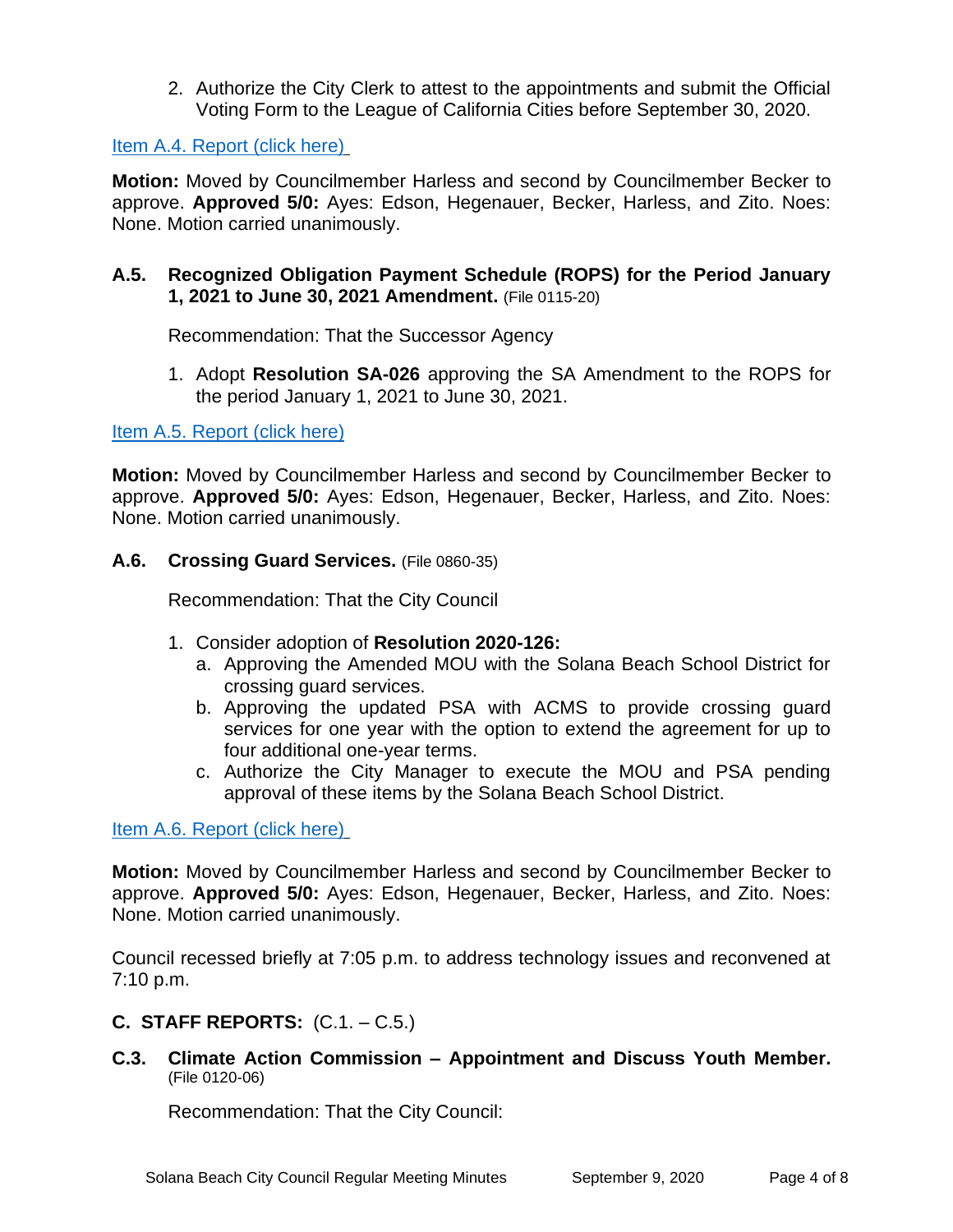- 1. Consider the applications submitted and make an appointment to the vacancy on the Climate Action Commission with a term until January 2021.
- 2. Consider the addition of a youth CAC member with full voting privileges and, if approved, give direction on the eligibility requirements for the new youth member.

[Item C.3. Report \(click here\)](https://solanabeach.govoffice3.com/vertical/Sites/%7B840804C2-F869-4904-9AE3-720581350CE7%7D/uploads/Item_C.3._Report_(click_here)_09-09-20-O.pdf)

Greg Wade, City Manager, introduced the item.

Peter Zahn spoke about his support for a youth member, the Climate Action Commission weighing in on the addition of a youth voting member, and support for appointing Shawna McGarry to the Commission due to her qualifications and experience.

Shawna McGarry spoke about her passion for the position, her experience, her program plans, and getting things done.

Council discussed the appointment of a youth member, applicant Ben Gollin's interest and timing for the remaining term of a few months as he would be returning to school in January, an opportunity for a short-term experience of a youth member appointment, and that unappointed applicants could re-apply in January for a full-term.

**Motion:** Moved by Deputy Mayor Hegenauer and second by Mayor Edson to appoint Ben Gollin as the youth member to the Commission, saying he is available for the next three months.

**Motion:** A substitute motion was moved by Councilmember Zito and seconded by Councilmember Becker to appoint Shawna McGarry to the Climate Action Commission to complete a term until January 2021. **Approved 3/2:** Ayes: Becker, Harless and Zito. Noes: Edson and Hegenauer. Motion carried.

Council provided direction to Staff to request the Climate Action Commission review and provide suggestions to Council for Youth representation on the Commission.

#### **C.1. Lomas Santa Fe Corridor Improvement Project – Phase III Update**. (File 0820- 15)

Recommendation: That the City Council:

1. Receive this report and provide input and direction on the Lomas Santa Fe Corridor Improvement Project.

[Item C.1. Report \(click here\)](https://solanabeach.govoffice3.com/vertical/Sites/%7B840804C2-F869-4904-9AE3-720581350CE7%7D/uploads/Item_C.1._Report_(click_here)_09-09-20-O.pdf) [Supplemental Items \(up to 9-9 2:06pm\)](https://solanabeach.govoffice3.com/vertical/Sites/%7B840804C2-F869-4904-9AE3-720581350CE7%7D/uploads/Item_C.1._Supplemental_Docs_(Upd_9-9_at_206pm)_-_O.pdf)

Greg Wade, City Manager, introduced the item.

Dawn Wilson, Michael Baker International, presented a PowerPoint (on file) reviewing the proposed project.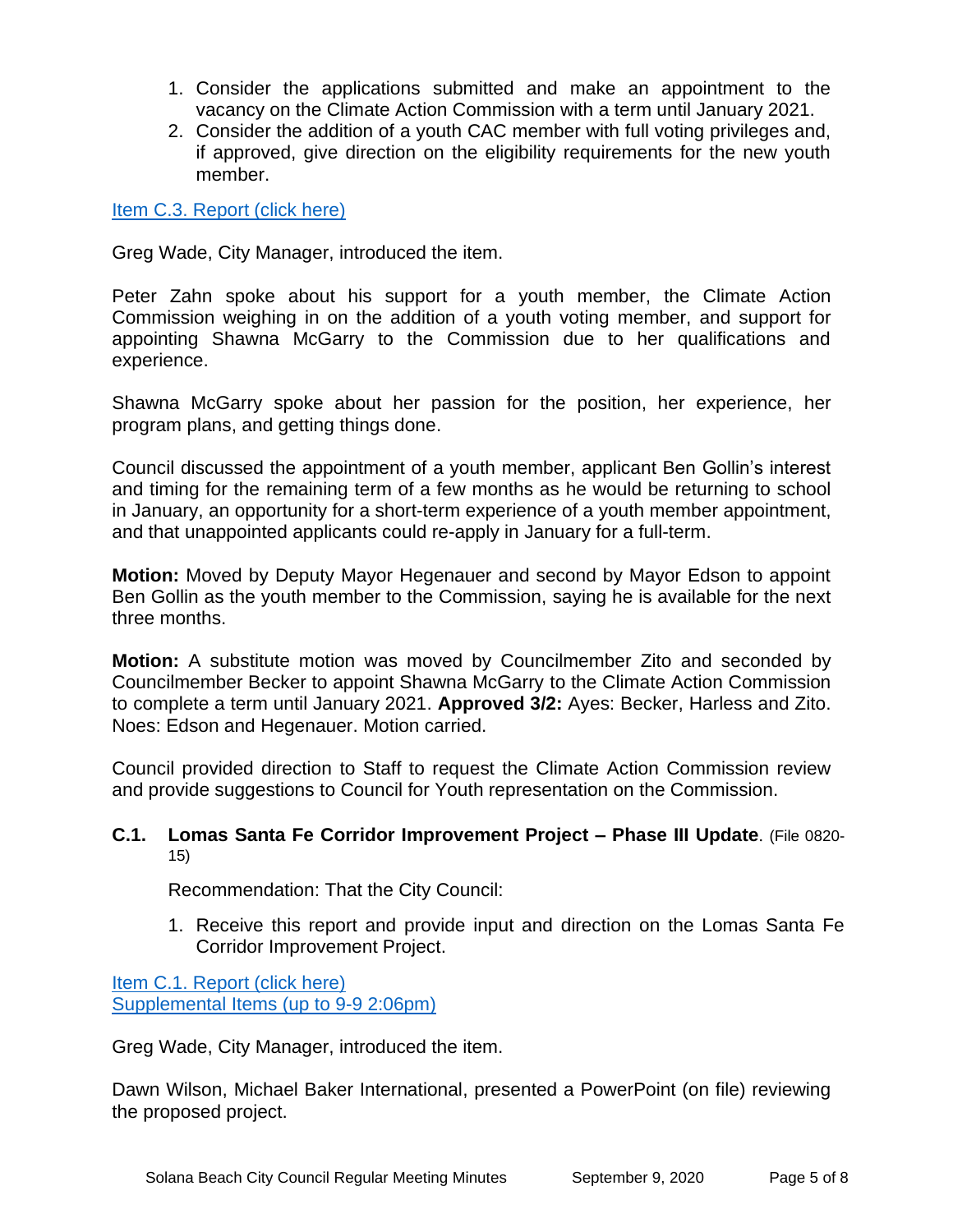Council, Staff, and Consultant discussed interaction with School District and Fire Department particularly about intersections, bridge widening requiring a sub-phase if directed, traffic analysis at pinch points, extra requirements/cost for a true multi-use path or local guidance/changes for bicycles on narrow sidewalk areas, feasibility and likelihood of bicycles using sidewalk, landscape separation from vehicular traffic adding feel of safety, eight-foot width of Coastal Rail Trail, delayed pedestrian movement at intersection or split phasing, desirability of meandering trail, and consideration of less than 100% controlled left turns at some intersections, and that there were 22 comments received from the public.

LaMar L. Going spoke about the four years of planning, the input and designs for the trail without discussion or request for input from the public on the section of Lomas Santa Fe between Granados and El Viento until now. He stated the trail was currently not used 99% of the time and sufficiently met current demands, without improvements.

Craig McLeod spoke about the section of the trail at Pinch-Point 2 on Granados, a previous public meeting when the majority of the community selected a Class 2 bike lane, his objection to a Class 1 because of the negative impact to his driveway, removal of his wall, and lack of accessibility from his property, and that the trail improvements were not needed.

Shawna McGarry spoke about her support for the extension of the multi-use trail for all modes of transportation, the demand may increase with the infrastructure, securing grant money, providing safety education.

Peter Zahn spoke about his support for the Staff recommendation, Council proceeding with the project to the fullest extent possible within financial considerations, the improvements coordinating with the City's Climate Action Plan, and benefits to other environmental and transportation objectives.

Council discussed the presented options of 15½, 11½, and 10 feet for the multi-use trail, that options for 10 and 11½ feet at Pinch-Point 2 would not impact the drive-way slopes of the property owners, weighing the goal of a true multi-use corridor of 15½ ft. against costs and impacts to property owners, shifting the median at Pinch-Point 1 at an estimated cost of \$300,000 and narrowing the trail at Pinch-Points to avoid impacting property owners, that the facility would need to be safe and inviting to use, looking at reducing the parking to increase the 12 foot trail width at Granados to Rios, and to include a pedestrian bridge adjacent to the current bridge as part of the City's regional transportation plan with SANDAG (San Diego Association of Governments) instead of rebuilding the bridge.

**Motion:** Moved by Councilmember Zito and second by Mayor Edson to approve moving forward with Phase III of the Lomas Santa Fe Corridor Improvement Project with the following direction, including additional design costs estimated at \$15,000:

- 1. Modify Pinch-Point 1 design to move the median to the South, allowing for a multi-use path; and
- 2. Modify Pinch-Point 2 design to reduce parking to seven feet and buffer to 2½ feet in order to provide an 11½ feet sidewalk without impacts to the adjacent property owners; and
- 3. Remove rebuilding the bridge in this design and project and instead add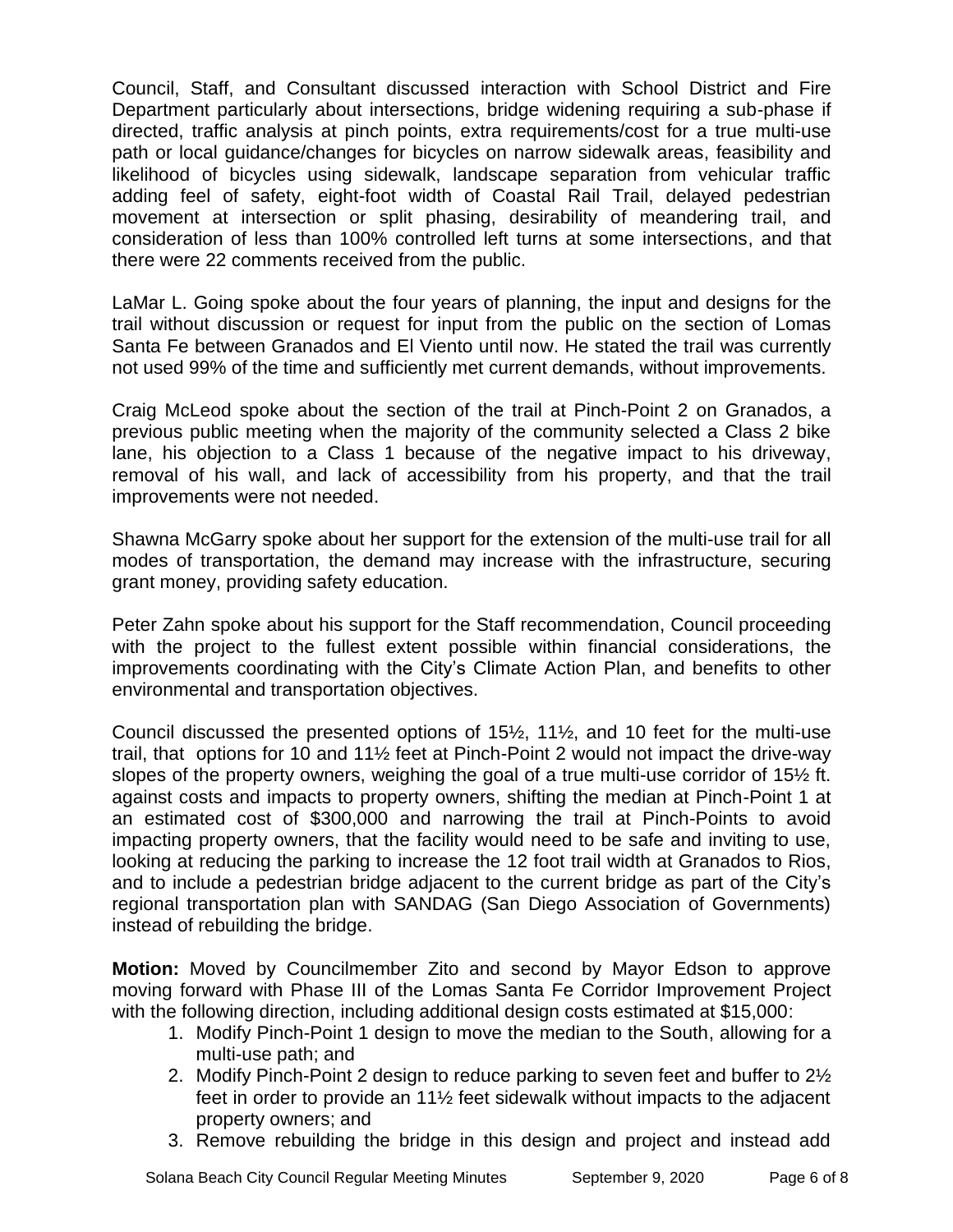pursuing a new pedestrian bridge at the rail station next to the existing bridge as part of the City's future regional transportation plan.

**Approved 5/0:** Ayes: Edson, Hegenauer, Becker, Harless, and Zito. Noes: None. Motion carried unanimously.

**C.2. Year-End Preliminary Budget Review for Fiscal Year 2019-20.** (File 0330-30) This item was removed from the agenda.

**C.4. Introduce (1st Reading) Ordinance 514 - Encroachment Permit Requirements and Installation of Wireline Communication Facilities Policy.** (File 1000-10)

Recommendation: That the City Council:

- 1. Introduce **Ordinance 514** amending Section 11.20.220 of the Solana Beach Municipal Code; and
- 2. Adopt **Resolution 2020-125** authorizing the adoption and implementation of an administrative policy.

[Item C.4. Report \(click here\)](https://solanabeach.govoffice3.com/vertical/Sites/%7B840804C2-F869-4904-9AE3-720581350CE7%7D/uploads/Item_C.4._Report_(click_here)_09-09-20-O.pdf) [C.4. Staff Report Update 1](https://solanabeach.govoffice3.com/vertical/Sites/%7B840804C2-F869-4904-9AE3-720581350CE7%7D/uploads/C.4._Staff_Report_Update_1_09-090-20.pdf) Supplemental [Items \(up to 9-9 2:15pm\)](https://solanabeach.govoffice3.com/vertical/Sites/%7B840804C2-F869-4904-9AE3-720581350CE7%7D/uploads/Item_C.4._Supplemental_Docs_(Upd_9-9_at_105pm)_-_O.pdf)

Greg Wade, City Manager, introduced the item.

Tripp May, Telecom Law, Special Counsel, spoke about Resolution 2019-077 regarding encroachment maintenance and removal agreements for fiber optic facilities, and addressing the City's process for providers with the adoption of an administrative policy, and the changes in technology and increased demand for high-speed wireless communication service applications.

John Osborne, AT&T, said they are glad to see proposed changes but needed more time to review them and that they provided a list of violations to the City in May of 2019 that had never been addressed.

Johanna Canlas, City Attorney, spoke about AT&T's last submittal to the City Council, the City having never violated any laws in this matter nor any franchise agreements, the possible misunderstanding on how broadly or narrowly State law was being interpreted, both State law and statutory law allowing the City to have authority over time, place, and manner and to dictate installation, construction and maintenance requirements as part of local control. She spoke about collaboration with special counsel and the City's confidence in the policy of the previous Encroachment Maintenance and Removal Agreement (ERMA) and the policy proposed for adoption both being legal. She said that no permits were denied and AT&T was given multiple opportunities to proceed with an application but chose not to sign the ERMA, that fee increases were not proposed and that previously adopted fees were not in violation of Proposition 26 due to the exemption of fees for services, that fees were calculated based on the actual cost of processing these types of applications within the confines of Proposition 26, and that the prior administration and current administration had both always had open dialogue with interested applicants.